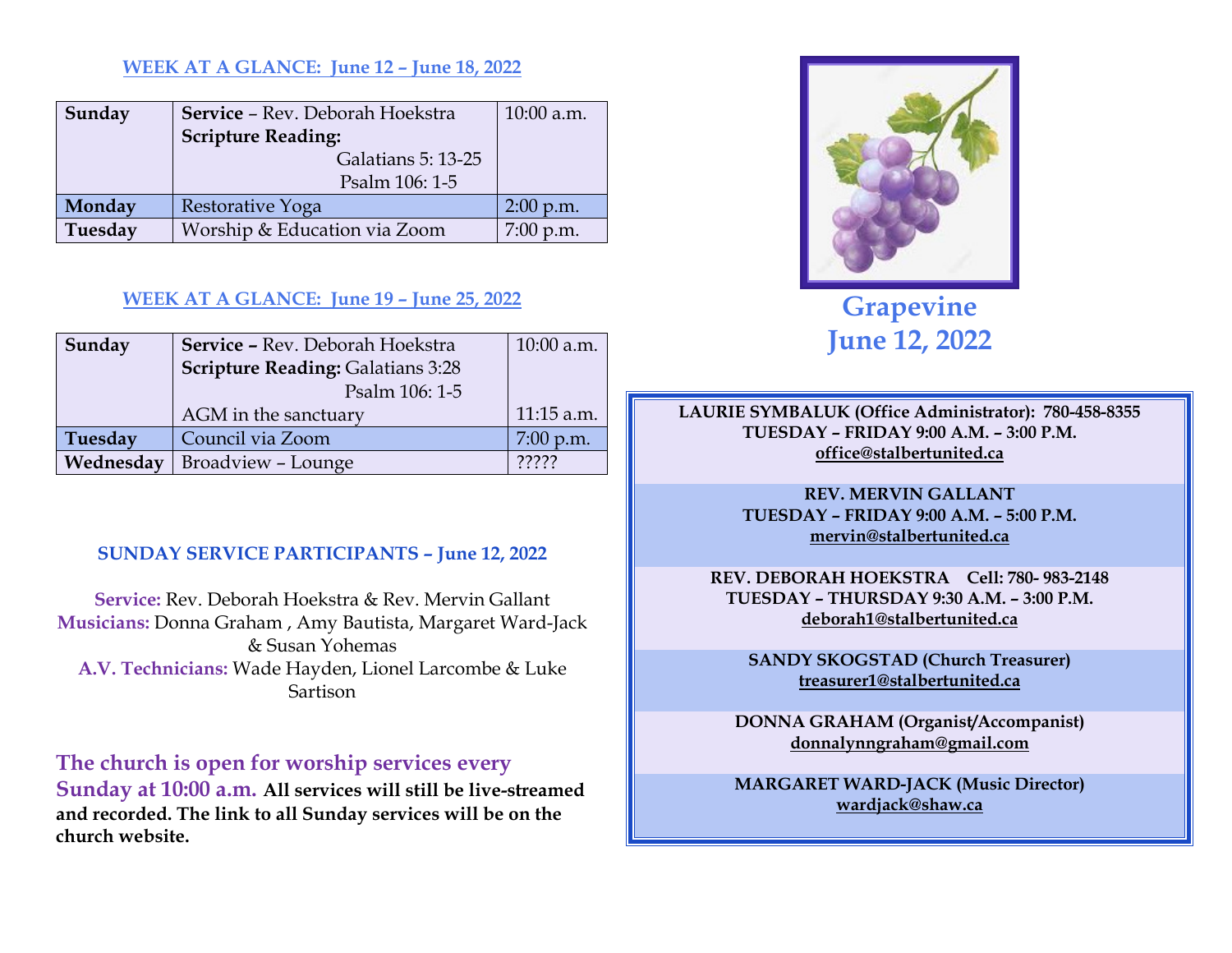### **To contact the Sunday School:** www.saucsundayschool.com **Or**

amy@saucsundayschool.com

### **Reserves**

 Reserves were regarded for much of the 19th century as places for Indians to be confined until they became "civilized." Once they had learned "proper habits" of industry and thrift, they could then be released (enfranchised, in the language of Indian legislation from this period) into the general society as full citizens with equal rights and responsibilities, taking with them a proportional share of reserve assets. *Source: "21 Things You May Not Know About The Indian Act" by Bob Joseph* 

**Living Into Right Relations (LIRR)** 

# **Safeway/Sobey's Gift Cards**

\$50, \$100, and \$250 Safeway/Sobey's gift cards in stock for prompt delivery or pick-up. Available for purchase thru Ken Hutchinson. **Email:** kdhutchkenson@gmail.com **Or Call:** (780) 217-6961

### **SUNDAY JUNE 19TH**

The Semi Annual AGM will be held in the sanctuary following Sunday worship. If you are unable to attend it will also be on Zoom. All are welcome to attend.

**Coffee Time Volunteers Needed** to assist with coffee time after Sunday worship. Sign-up sheet will be in the lounge on Sundays.

Coffee & cookies will be shared outside.

### **SAUC USED BOOK SALE IS BACK!! Saturday June 11, 2022 11:00 a.m. – 3:00 p.m.**

Outreach is looking for recently published books to supplement the books we have already collected for our June 11 book sale. Books can be dropped off at the church between May 29 and June 8. Please only bring books that are in good condition. i.e., books that you would buy! This is not an invitation to clean out your attic! No magazines! In conjunction the UCW will be selling cookies. So, plan to come out June 11 to buy books and eat cookies.

A freewill offering will be taken for any books purchased.



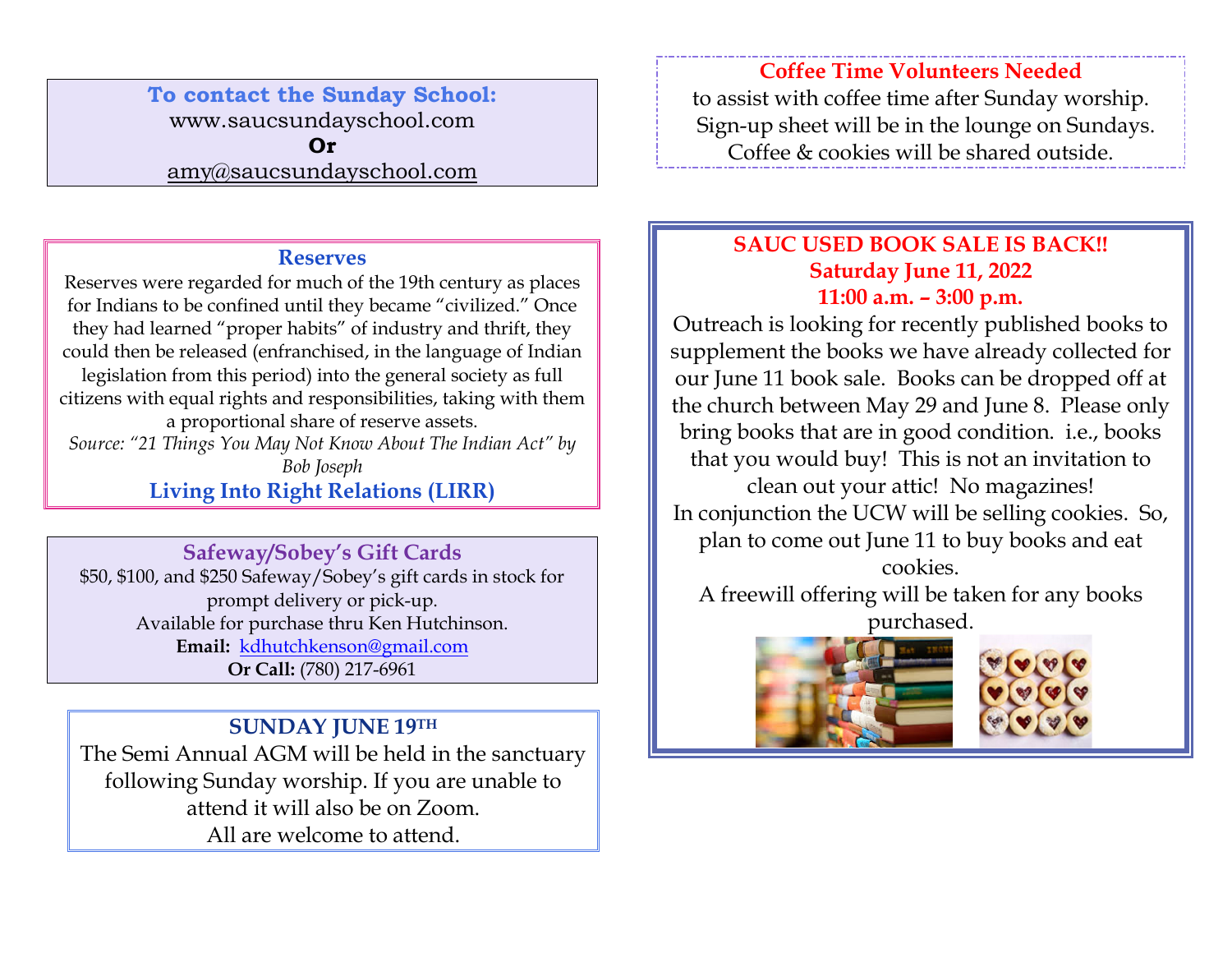**TICKETS FOR THE ELVIS FUN-RAISER ON SEPTEMBER 10, 2022 WILL BE AVAILABLE TO PURCHASE AFTER CHURCH THIS SUNDAY!!!GET YOUR TICKETS WHILE THEY LAST.** 

## **Fund-Raising Concert for Ukrainian Evacuees in Edmonton**

On **Sunday, June 19 at 4:00 pm** the Richard Eaton Singers are joining with guest choir Kapella Kyrie at the Winspear to present a Fundraising Concert in support of Ukrainian refugees in Edmonton.

The concert features songs of Peace and Reconciliation from Ukrainian and global composers. You will have an opportunity to hear wonderful music and support a worthwhile cause.

Tickets are available through the Winspear box office.

## **COVID SURVEY**

Just a friendly reminder that the COVID survey closes on June 15<sup>th</sup>. Results to follow shortly thereafter.

### **Healing the Healers: The Art of Living and Dying**

**Tuesday, June 14**, 7:00 to 8:30 pm (MDT) Click here for workshop information.

**Join Zoom** Meeting: https://us02web.zoom.us/j/87662165478

Meeting ID: 876 6216 5478

An information evening hosted by Sacred Art of Living to introduce you to Healing the Healers: The Art of Living and Dying, a four-part internationally acclaimed series of experiential workshops to explore the four essential elements of emotional-spiritual wellbeing: Meaning, Forgiveness, Relatedness and Hope.

This virtual event is hosted by the Northern Spirit Regional Council and is offered to **all people who are interested, both Ministry Personnel and Laypersons**. The intention of the program is to enhance people's ability to go deeper in conversation with others of their Communities of Faith.

The first workshop will be held August 12-13. There is no charge for the information evening, and costs of the workshop series will be reduced, based on the levels of participation. August 12-13 will be free and count towards the completion of the first of the four modules. Cost for each of the 3 remaining modules is either \$200/module or \$150/module depending on the number of participants.

Modules are usually spaced 6 months apart. In the in-between time Circles of Trust are set up for participants to meet monthly either virtually or in-person.

For more information please contact Rev. Deborah